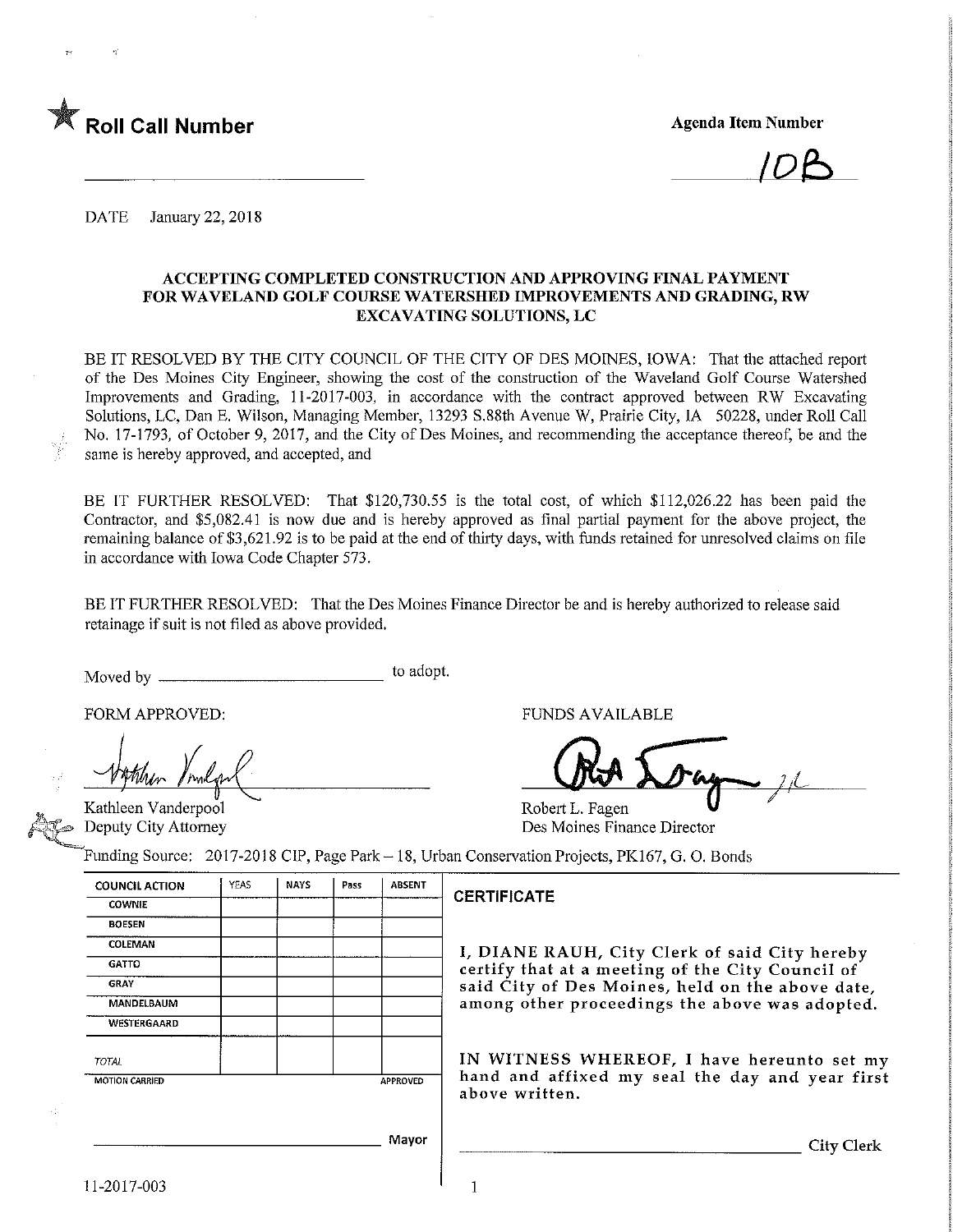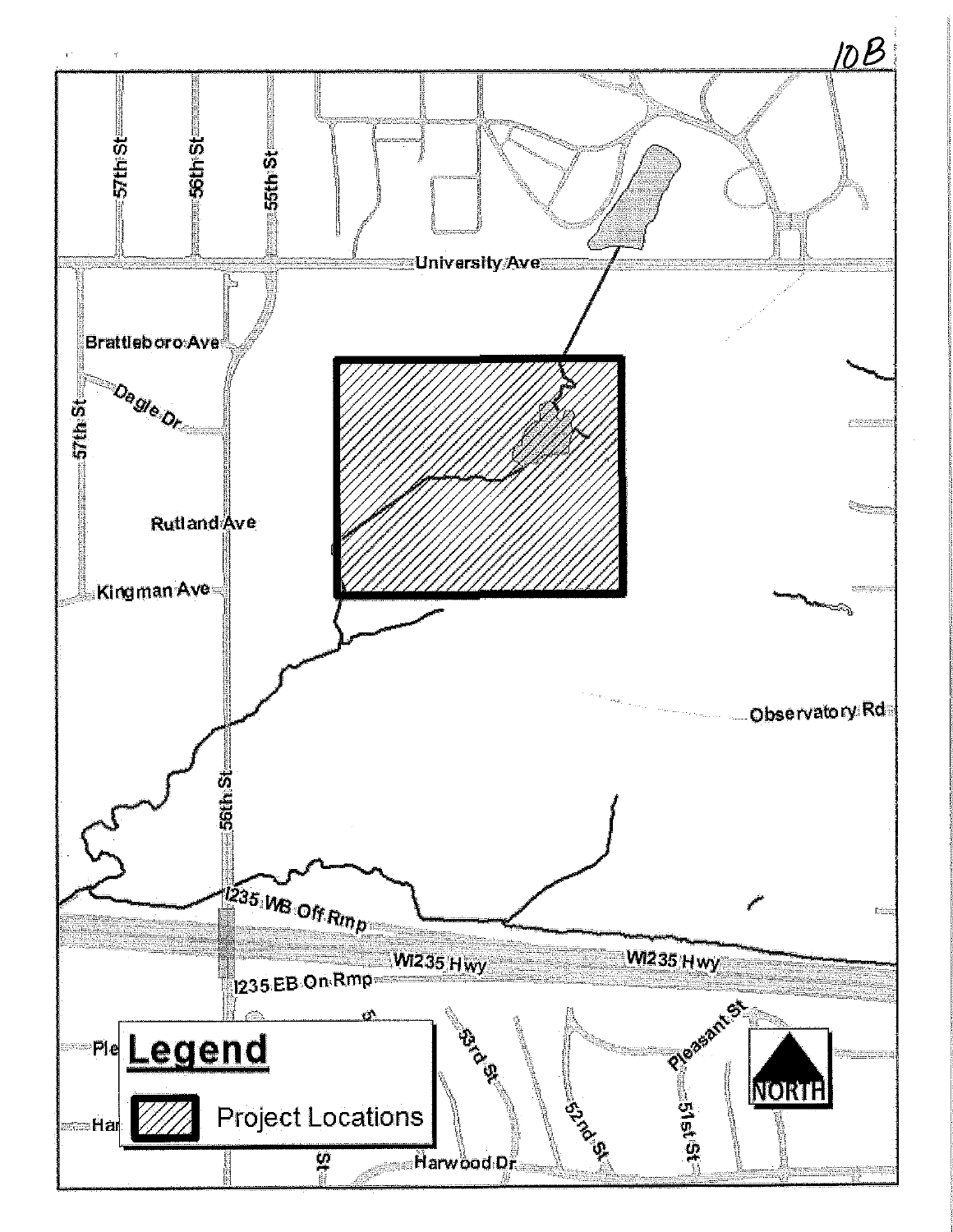$\bar{\mathbf{r}}$ 

 $\sim$  4



# PROJECT SUMMARY

Waveland Golf Course Watershed Improvements and Grading

# Activity ID 11-2017-003

On October 9, 2017, under Roll Call No. 17-1793, the Council awarded the contract for the above improvements to RW Excavating Solutions, LC, in the amount of \$126,725.00. Tabulated below is a history of project change orders.

| Change<br>Order No. | <b>Initiated By</b> | Description                                   | Amount       |
|---------------------|---------------------|-----------------------------------------------|--------------|
|                     | Engineering         | 12/19/2017<br>Adjustment of final quantities  | \$(5,994.45) |
|                     |                     | <b>Original Contract Amount</b>               | \$126,725.00 |
|                     |                     | <b>Total Change Orders</b>                    | \$(5,994.45) |
|                     |                     | Percent of Change Orders to Original Contract | $(4.73)\%$   |
|                     |                     | <b>Total Contract Amount</b>                  | \$120,730.55 |
|                     |                     |                                               |              |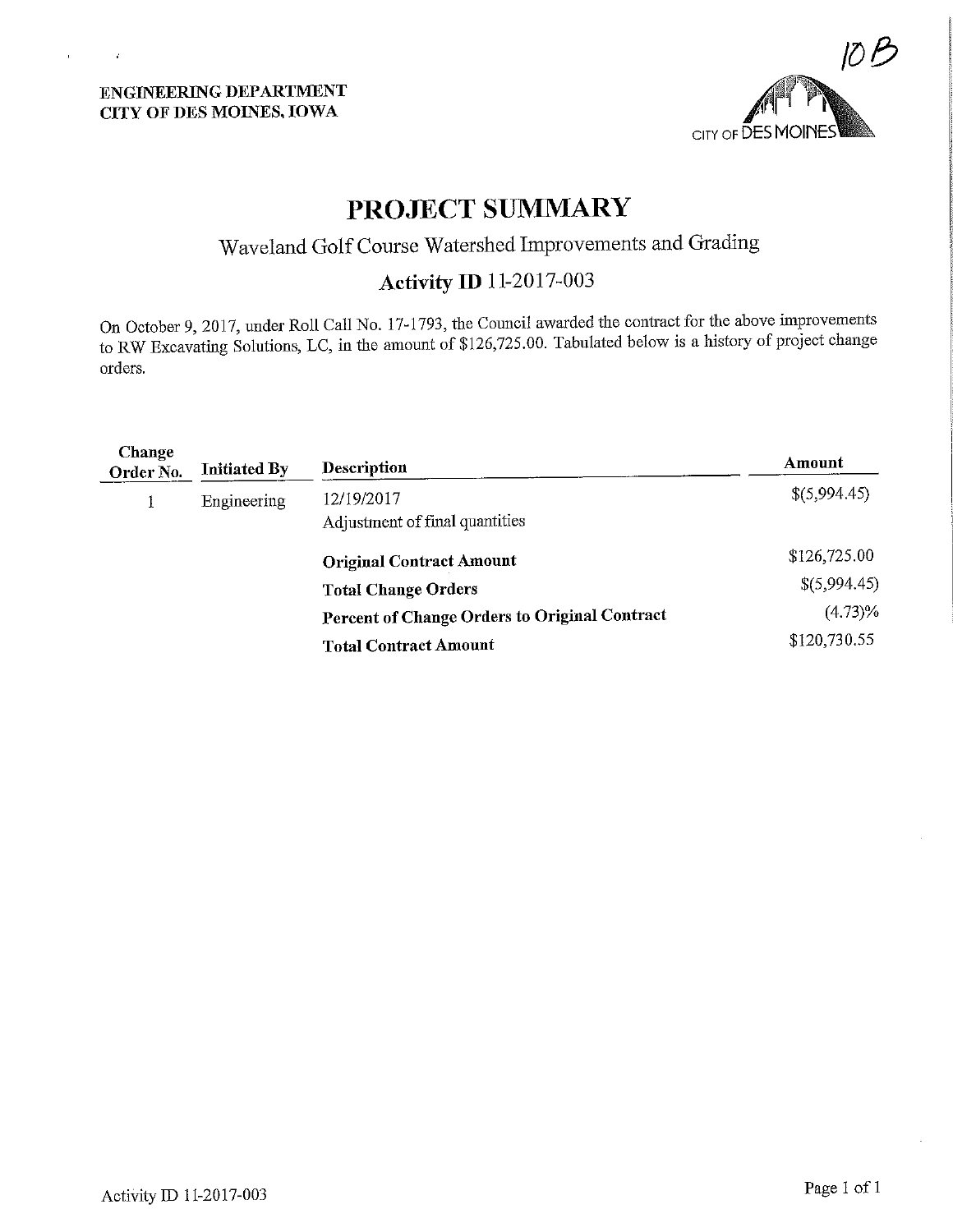DB<br>D CITY OF **DES MOINES** 

January 22, 2018

 $\bar{J}$ 

### CERTIFICATION OF COMPLETION

#### AGENDA HEADING:

Accepting completed construction and approving final payment for the Waveland Golf Course Watershed Improvements and Grading, RW Excavating Solutions, LC.

#### SYNOPSIS:

Approve the Engineer's Certification of Completion, accept construction of said improvement, and authorize final payment to the contractor.

#### FISCAL IMPACT:

Amount: \$120,730.55 As-Built Contract Cost

Funding Source: 2017-2018 CIP, Page Park - 18, Urban Conservation Projects, PK167, G. O. Bonds

#### CERTIFICATION OF COMPLETION:

On October 9, 2017, under Roll Call No. 17-1793, the City Council awarded a contract to RW Excavating Solutions, LC, Dan E. Wilson, Managing Member, 13293 S.88th Avenue W, Prairie City, IA 50228 for the construction of the following improvement:

Waveland Golf Course Watershed Improvements and Grading, 11-2017-003

The improvement includes installation of corrugated metal pipe (CMP) storm sewer, 6-inch Portland Cement Concrete (PCC) pavement, CMP removal, grading, pond outlet stop logs, erosion control, site restoration, and other associated work and incidental items; in accordance with the contract documents, including Plan File Nos. 585-240/249 at Waveland Golf Course, 4908 University Avenue, Des Moines, Iowa

I hereby certify that the construction of said Waveland Golf Course Watershed Improvements and Grading, Activity ID 11-2017-003, has been completed in substantial compliance with the terms of said contract, and I hereby recommend that the work be accepted. The work commenced on November 1, 2017, and was completed on January 8,2018.

I further certify that \$120,730.55 is the total cost of said improvement, of which \$112,026.22 has been paid the Contractor and \$5,082.41 is now due and is hereby approved as final partial payment for the above project, the remaining balance of \$3,621.92 is to be paid at the end of thirty days, with funds retained for unresolved claims on file in accordance with Iowa Code Chapter 573. The amount of completed work is shown on the attached Estimate of Construction Completed.

Mela SCode y 20 i'l

Pamela S. Cooksey, P.E. Des Moines City Engineer

Engineering \* T 515.283.4920 \* F 515.283.4112 • www.dmgov.org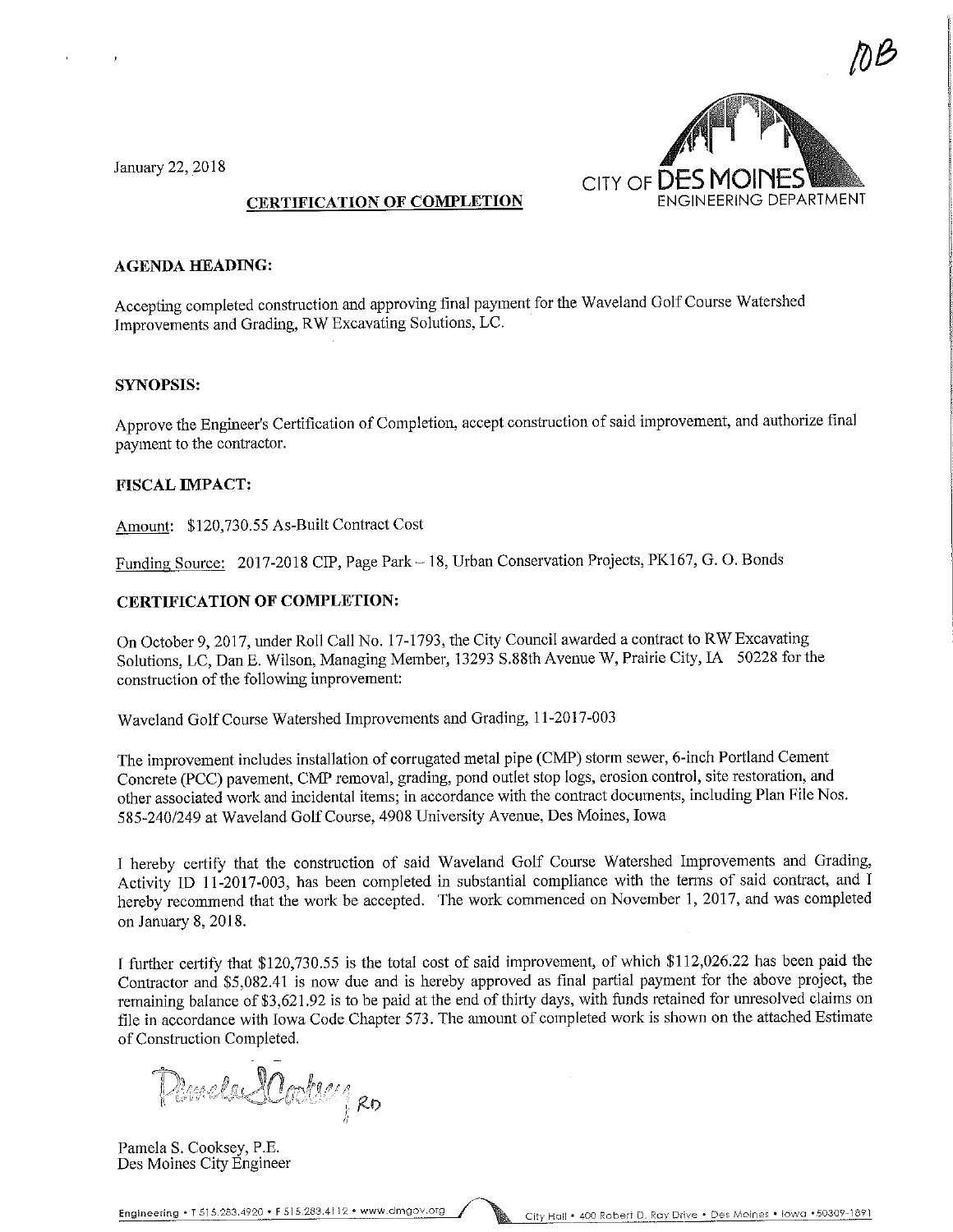#### **ENGINEERING DEPARTMENT CITY OF DES MOINES, IOWA**



## **ESTIMATE OF CONSTRUCTION COMPLETED** FOR WORK DONE FROM 11/28/2017 TO 12/07/2017 FINAL PARTIAL PAYMENT

# PROJECT: WAVELAND GOLF COURSE WATERSHED IMPROVEMENTS AND GRADING CONTRACTOR: RW EXCAVATING SOLUTIONS, LC

Proj No: N/A **Activity ID: 11-2017-003** Date: 12/19/2017

|                |                                           |               | <b>UNITS</b>     |                   |             |             |              |
|----------------|-------------------------------------------|---------------|------------------|-------------------|-------------|-------------|--------------|
|                |                                           |               |                  |                   | CONSTRUCTED |             |              |
| LINE NO.       | DESCRIPTION                               | <b>UNIT</b>   | <b>ESTIMATED</b> | <b>AUTHORIZED</b> | TO DATE     | UNIT PRICE  | TOTAL AMOUNT |
|                | TOPSOIL OFF SITE                          | CY            | 20.00            | 0.00              | 0.00        | \$40.00     | \$0.00       |
| $\overline{2}$ | EXCAVATION, CLASS 10                      | <b>CY</b>     | 1,100.00         | 1,100.00          | 1,100.00    | \$21.00     | \$23,100.00  |
| 3              | SUBGRADE PREPARATION                      | <b>SY</b>     | 110.00           | 110.00            | 110.00      | \$8.00      | \$880.00     |
| 4              | SUBBASE, SPECAIL BACKFILL                 | TON           | 35.00            | 35.00             | 35.00       | \$25.00     | \$875.00     |
| 5              | REMOVAL OF STORM SEWER CMP 36"            | LF            | 240.00           | 220.00            | 220.00      | \$20.00     | \$4,400.00   |
| 6              | STORM SEWER, TRENCHED, TYPE 1 CMP, 48"    | LF            | 240.00           | 210.00            | 210.00      | \$131.00    | \$27,510.00  |
| 7              | PIPE APRON, RCP, 48"                      | <b>EACH</b>   | 2.00             | 2.00              | 2.00        | \$1,100.00  | \$2,200.00   |
| 8              | PAVEMENT, PCC, 6" (CART PATH)             | SY            | 155.00           | 164.10            | 164.10      | \$65.00     | \$10,666.50  |
| 9              | SEEDING, FERTILIZING AND MULCHING, TYPE 1 | ACRE          | 0.10             | 0.30              | 0.30        | \$6,500.00  | \$1,950.00   |
| 10             | FILTER SOCK, 9"                           | LF            | 120.00           | 0.00              | 0.00        | \$3.00      | \$0.00       |
| 11             | FILTER SOCK, 9" REMOVAL                   | LF            | 120.00           | 0.00              | 0.00        | \$1.00      | \$0.00       |
| 12             | FLOW TRANSITION MAT                       | <b>SF</b>     | 1,650.00         | 0.00              | 0.00        | \$8.00      | \$0.00       |
| 13             | MOBILIZATION                              | LS            | 1.00             | 1.00              | 1.00        | \$15,000.00 | \$15,000.00  |
| 14             | MECADAM STONE                             | SY            | 15.00            | 15.00             | 15.00       | \$60.00     | \$900.00     |
| 15             | REVETMENT, CLASS D                        | TON           | 115.00           | 112.37            | 112.37      | \$65.00     | \$7,304.05   |
| 16             | SOD-                                      | <sub>SO</sub> | 65.00            | 230.00            | 230.00      | \$65.00     | \$14,950.00  |
| 17             | STOP LOG FLOW THROUGH (SPECIAL)           | LS            | 1.00             | 1.00              | 1.00        | \$9,000.00  | \$9,000.00   |
| 18             | <b>TREE PROTECTION</b>                    | LS            | 1.00             | 1.00              | 1.00        | \$1,250.00  | \$1,250.00   |